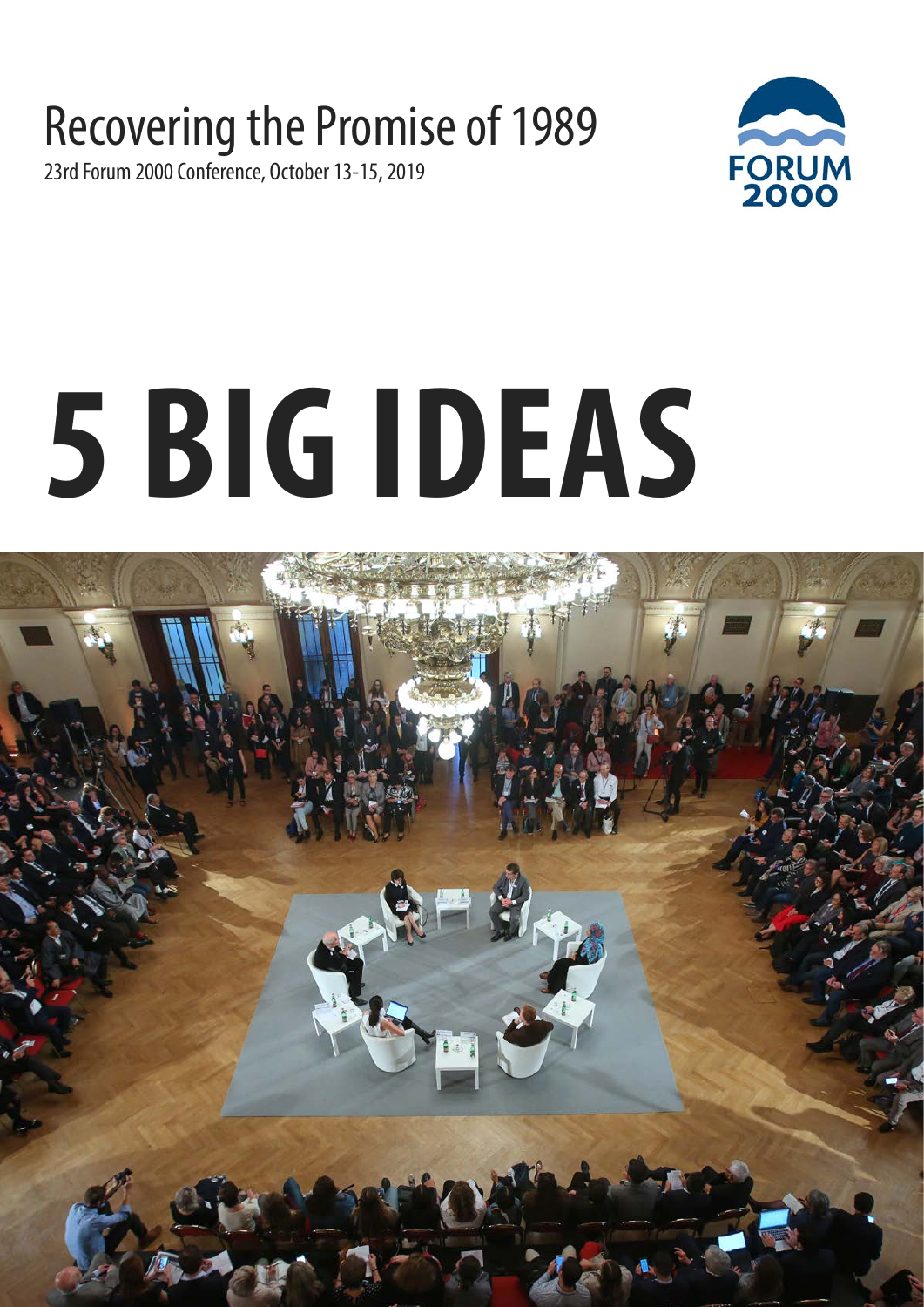## **WE ARE COMMITTED TO THE LEGACY OF 1989**

Democracy is constant struggle, democracy must be conquered, democracy must be defended and democracy must be built day by day. This is the key lesson of 1989 for us. Dem<br>
strug<br>
be c

The year 1989 represents a distinctive symbol of the desire for freedom. In various parts of the world, from Tiananmen Square in Beijing, through East-Central Europe, to Chile or Nicaragua, people actively stood up for the values of freedom and human rights. The subsequent global rise of liberal democracy was overwhelming and even led to thoughts about the end of history.

13<sup>0</sup> FORUM 2000 CONFERENCE **B-15000082019** 

**MAIA SANDU** 

According to John Keane, the Velvet Revolution of 1989 transformed the very meaning of the term "revolution." The events of 1989 showed a non-violent refusal of arbitrary power and were crucial for cultivating public space. Šimon Pánek highlighted that despite the current challenges, Central Europe is an example of a successful transformation and serves as a model for others. Thanks to this, Europe sees the best time in its history and it has never enjoyed such freedom and democracy as it does today, added Iveta Radičová. Tawakkol Karman agreed that revolutions in 1989 represent important symbol and inspiration even for Arab countries and affirmed that "these revolutions created fears in the dictators around the world." The gradual collapse of the Soviet Union represented a crucial step towards liberty and democracy. The importance of the defeat of the Soviet forces in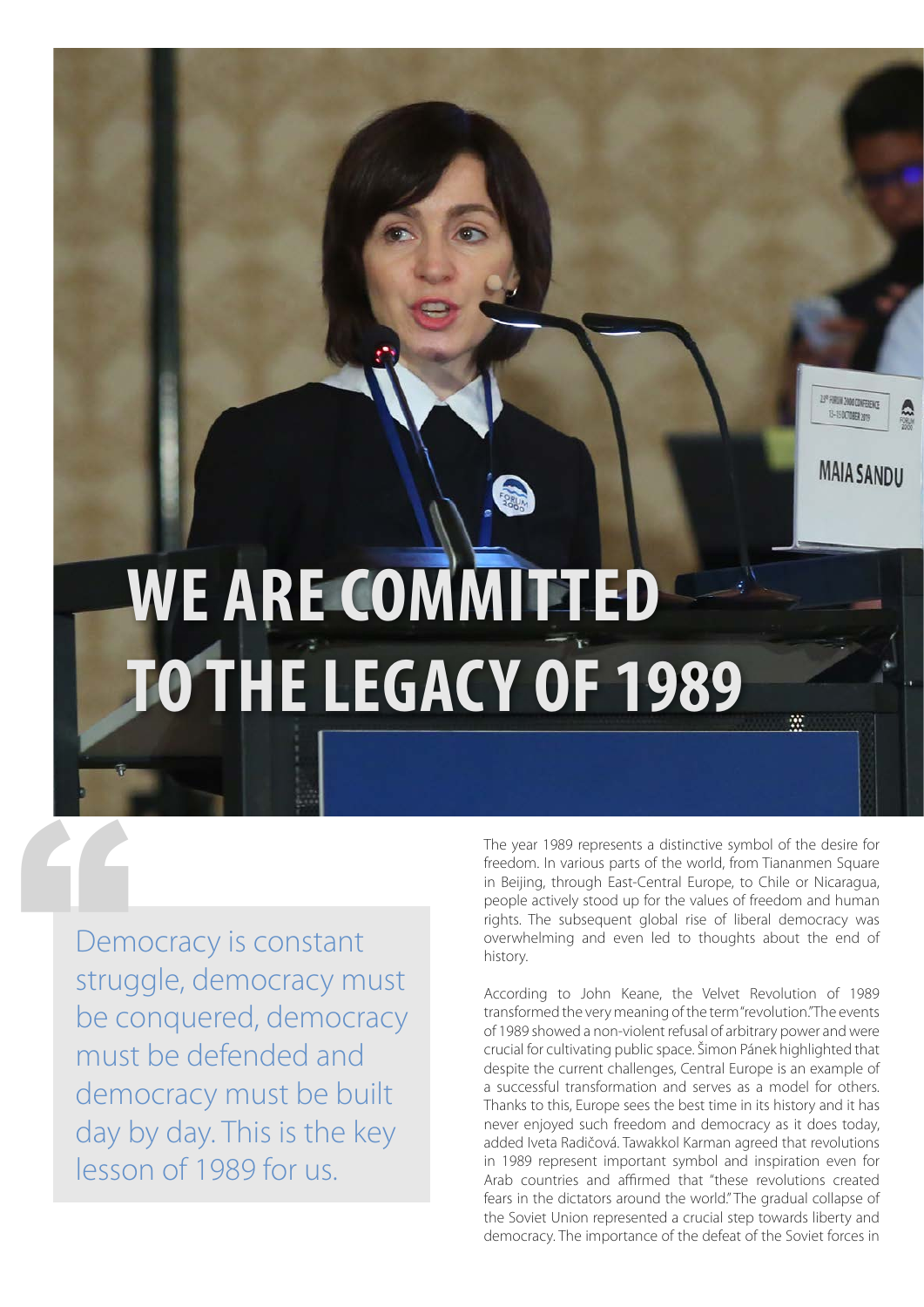Afghanistan in 1989 for the success of democratic revolutions in East-Central Europe was mentioned by Gilles Kepel. Maia Sandu clearly declared that "to me and my fellow countrymen the dissolution of Soviet Union was not the geopolitical catastrophe of the 20th century. It was exactly the opposite, the beginning of brighter, better, free future for our country."

Since then, the spirit of liberty and trust in democratic values has faced many difficult tests and we are today at perhaps one of liberal democracy's most challenging moments. According to Ralf Fücks, modern democracies have moved away from providing public goods that improve quality of life: social security, education, healthcare and infrastructure. Liberal openness towards globalization, immigration, diversity and innovation needs to be reconciled with conservative demands for security, togetherness and stability. Failure of liberal democratic institutions to provide sufficient results for citizens, said Jan Zielonka, is a key motive for the rise of support for populist movements. Moreover, Amichai Magen argued that issues related to technology, geopolitics, migration and climate change were roots for social anxiety evident in liberal democracies. In this state of anxiety, society has opted for order over freedom. Karolina Wigura emphasized that politics is fundamentally linked with emotions. She argued that populists have been skilful at harnessing fear to advance their position. According to Alina Aflecailor, the promises of 1989 were not completely fulfilled in Europe, and Antonio Argenziano regrets the existing "cultural wall that divides Western and Eastern Europe." In the current crisis of democracy "China, Russia, Iran and others see themselves an alternative to liberal democracy," mentioned Ralf Fücks. Yevgeniy Zhovtis defines many today's authoritarian regimes as a hybrid of authoritarianism and democracy, i.e. with seemingly democratic regime, but authoritarian at its core.

Despite these challenges, we are committed to renew democracy. The phenomenon of populism which is, according to Gadi Taub, "the most important social movement nowadays" must be taken seriously and the concerns of the people must be addressed. "We need to answer the fear of loss with empathy" advised Karolina Wigura and renew thus the spirit of trust in the principles of open society and democratic values. Grigor Yeritsyan stressed

Liberal openness towards globalization, immigration, diversity and innovation needs to be reconciled with conservative demands for security, togetherness and stability. Libe<br>
uibe<br>
glob<br>
dive

> the necessity of engaging the younger generation and to bring the people in public discussion. Using modern technology and promoting democratic values through education are the tools to achieve this goal. Richard Youngs urged promoters of democracy to be open to different forms of democracy because it has evolved over time and will continue to evolve in the future. Democracy's abilities to act in a rapidly changing international, economic, and political environment must be improved.

> There are important signs of hope in the world today. From democratic transitions in a wide variety of countries, including Ukraine and Tunisia, to the rise of civic protest movements in Venezuela, Russia, Nigeria, Turkey, and, the most dramatic one, in Hong Kong. Maia Sandu shared the complicated journey of Moldova to democracy. She stated that "despite the historical legacy of 1989, Europe is not immune to democratic backslidings. Yet, I am proud to say that just like in 1989, Eastern Europe is at the forefront of the battle for democracy." She concluded with an encouragement: "Democracy is constant struggle, democracy must be conquered, democracy must be defended and democracy must be built day by day. This is the key lesson of 1989 for us."

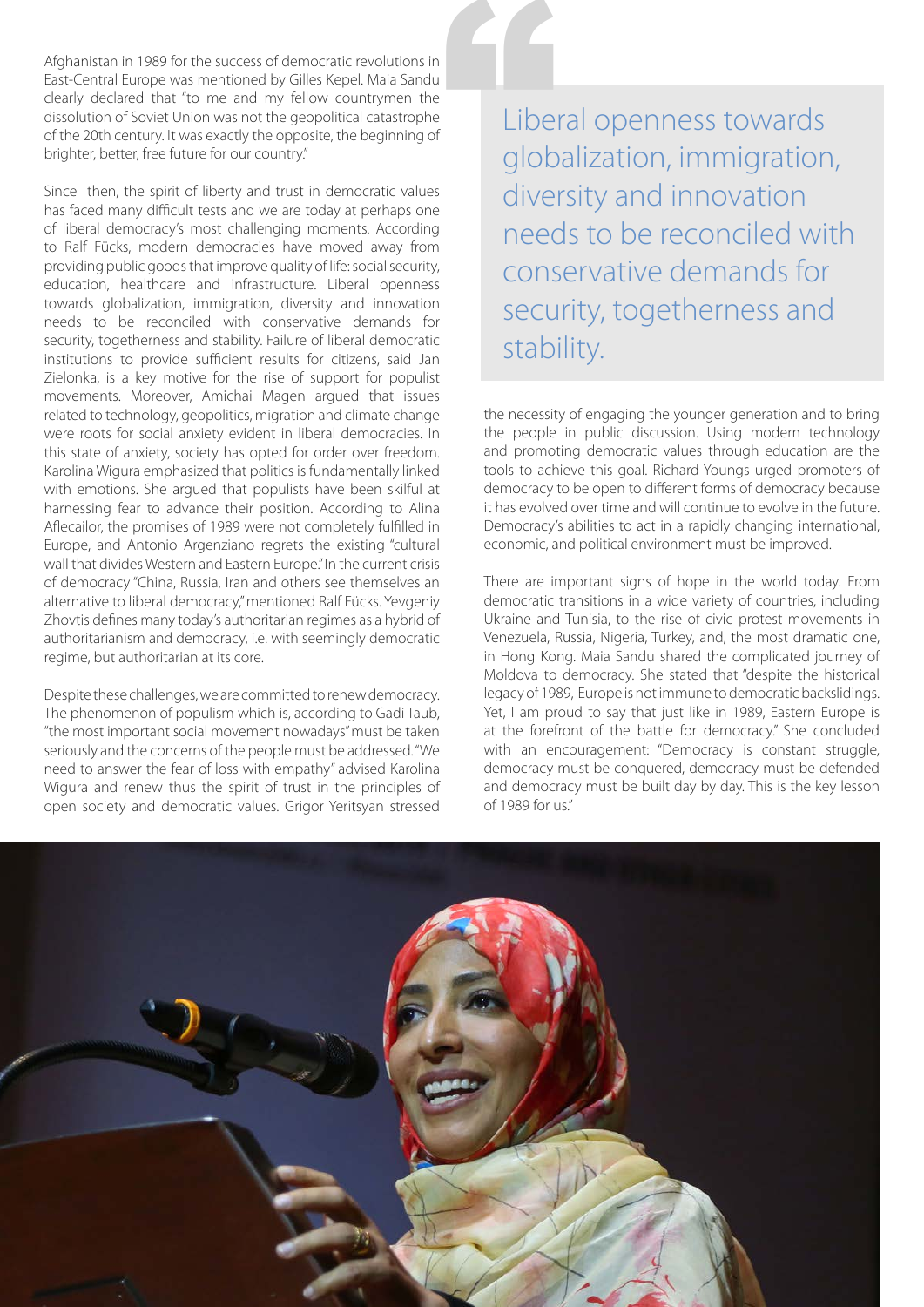### **THE WORLD ORDER IS CHANGING AND THE DEMOCRATIC COUNTRIES MUST COPE WITH IT**

In Africa, we have this problem: China knows what it wants from Africa; Africa doesn't know what it wants from China. In Af

Tectonic shifts are taking place in the international order. America has been a guarantor of a global order for much of the 20th century and into the new millennium. Today, US dominance seems diminished and its interests appear to be turning inwards. Moreover, current internal uncertainties of democracy are taking place during a global economic upturn, allowing the advance of authoritarian regimes in China and Russia, which have preyed on the openness of democratic economies. This has served as a source of inspiration for autocrats in many other countries. Anna Lührmann explained the current "third wave of autocratization", defining it as the loss of democratic traits that occurs gradually and to varying degrees. The gradual process makes it hard to diagnose when a country stops being a democracy.

The most challenging seems to be the rise of global influence of China. Since Tiananmen Square massacre of pro-democratic movement, the Chinese regime gradually created a modern, technology-based system of total control and became, according to Ondřej Klimeš, the major antiliberal actor worldwide. According to Yang Jianli, "Tiananmen Square massacre crushed many young lives, but, more importantly, it crushed the hope of a whole generation.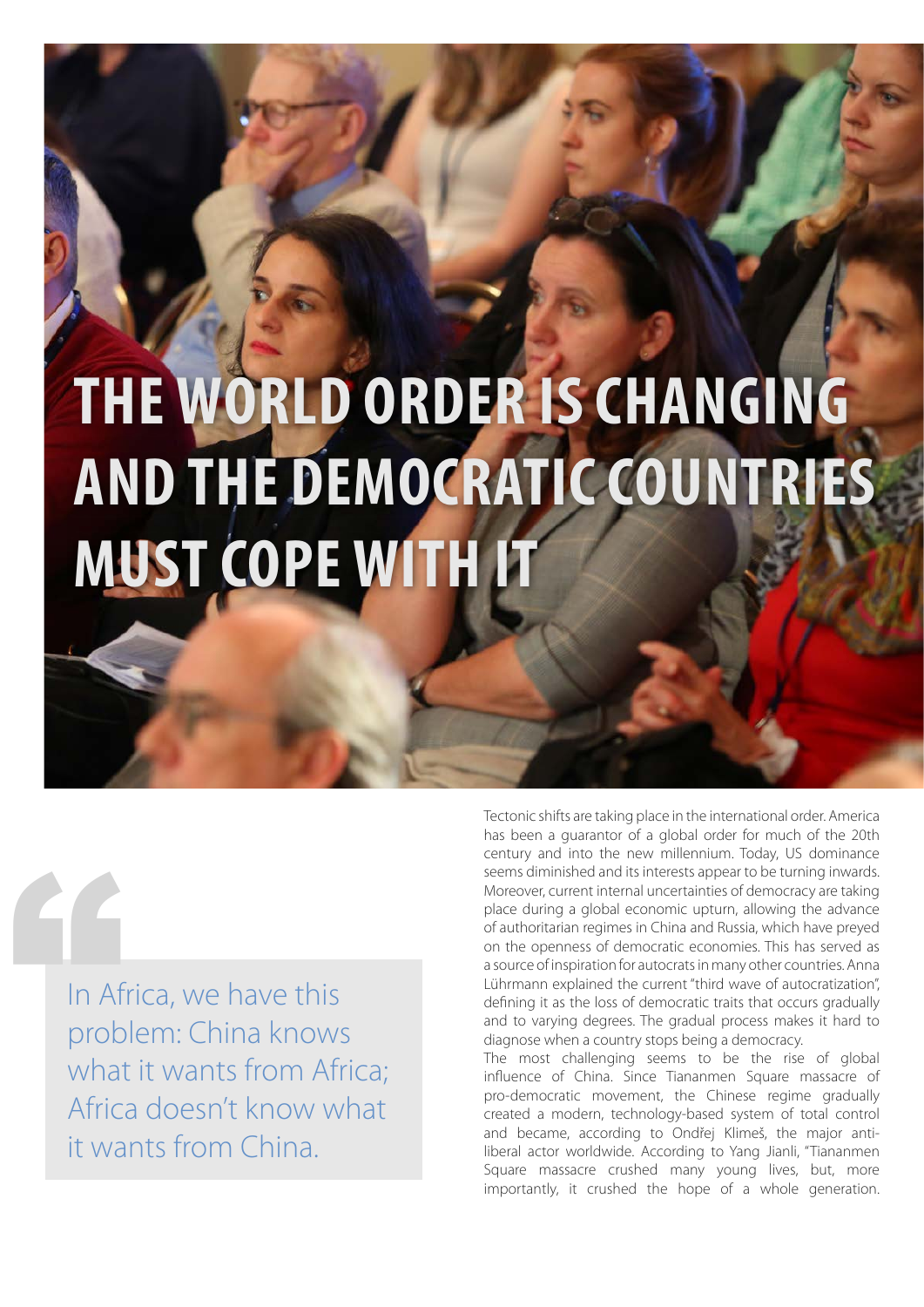*Current transformation of the Global Order represents a huge challenge which democratic countries must cope with. At the same time, however, it is a new opportunity for creative democratic and liberal spirit.*

Even worse, it killed China's idealists." Jan Švejnar confirmed that even in the economic field, the dominant liberal model has been challenged in the last ten years. Due to unexpected rise of centralized China as a major power, there is a systemic competition between Western and Chinese systems. Szu-chien Hsu argued that Chinese economic growth comes with costs, both for the Chinese people and the rest of the world. More specifically, he explained that the competition with Chinese companies is unfair as they are subsidized by the state. In the Chinese "state capitalism", there is an omnipresent element of state control. According to Olusegun Adeniyi from Nigeria, China represents the new challenge also to the countries receiving its capital. The economic relationship between China and African countries is growing. However, the wellbeing of the citizens is not a focal point of China and the connection is at a crucial point where loans have to be paid back. "In Africa, we have this problem: China knows what it wants from Africa; Africa doesn't know what it wants from China," stated Olusegun Adeniyi.

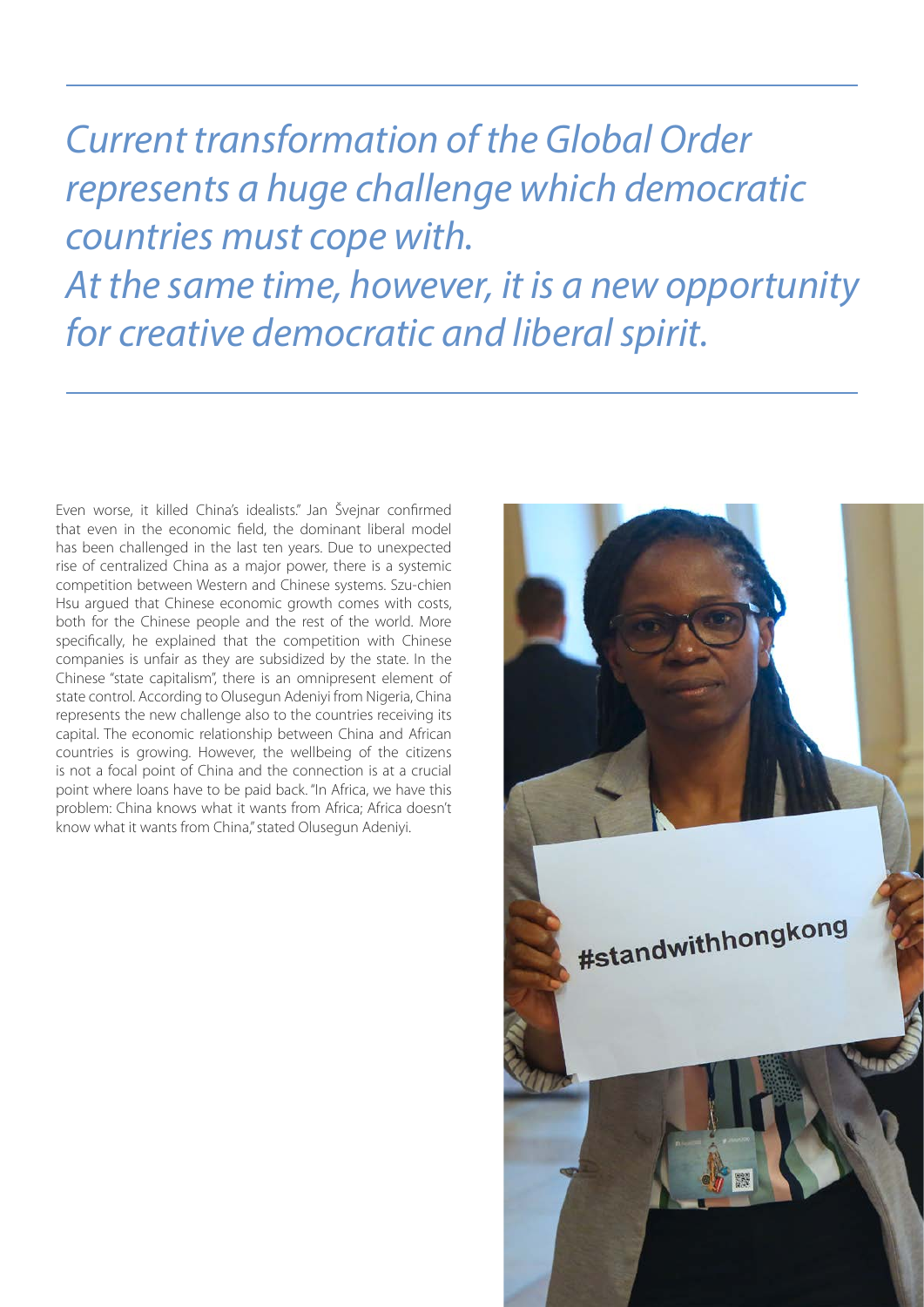#### **THERE IS A NEED FOR A GLOBAL ALLIANCE OF DEMOCRACIES**

In this changing world order, democracy faces challenges that need a coordinated response of democrats all over the world. They need to join in an effort to strengthen democratic values and to build democracy for the future. "Authoritarian countries, like China and Russia, are playing hard in the world geopolitics now and they are playing as a team with countries like Cuba, Venezuela and Bolivia", said Hasler Iglesias. "Democratic countries should play as a team as well", he added. Rosa María Payá Acevedo urged democratic countries to take a stronger stance against human rights violations. European Union as a community of democracies should undertake the role of a global advocate for democracy and human rights. Moreover, the experience of European countries that successfully overthrew their communist regimes in 1989 can be instrumental. Baltic states, in particular, can be critical in supporting the pro-democratic processes in Russia and other post-Soviet countries.

Democratic movements around the world need our solidarity and support. The success of the 1989 revolutions would not have been possible without the support of international actors and foreign powers. Such an enabling environment is one of the critical factors in the process of transition to democracy. Natan Sharansky testified how in the Soviet period "solidarity was the overarching spirit that gave people hope that they won't live forever under the authoritarian regime." Lech Wałęsa made a crucial point that global solidarity is needed today to be able to defeat the authoritarian regimes.

Authoritarian countries, like China and Russia, are playing hard in the world geopolitics now and they are playing as a team with countries like Cuba, Venezuela and Bolivia. Democratic countries should play as a team as well. "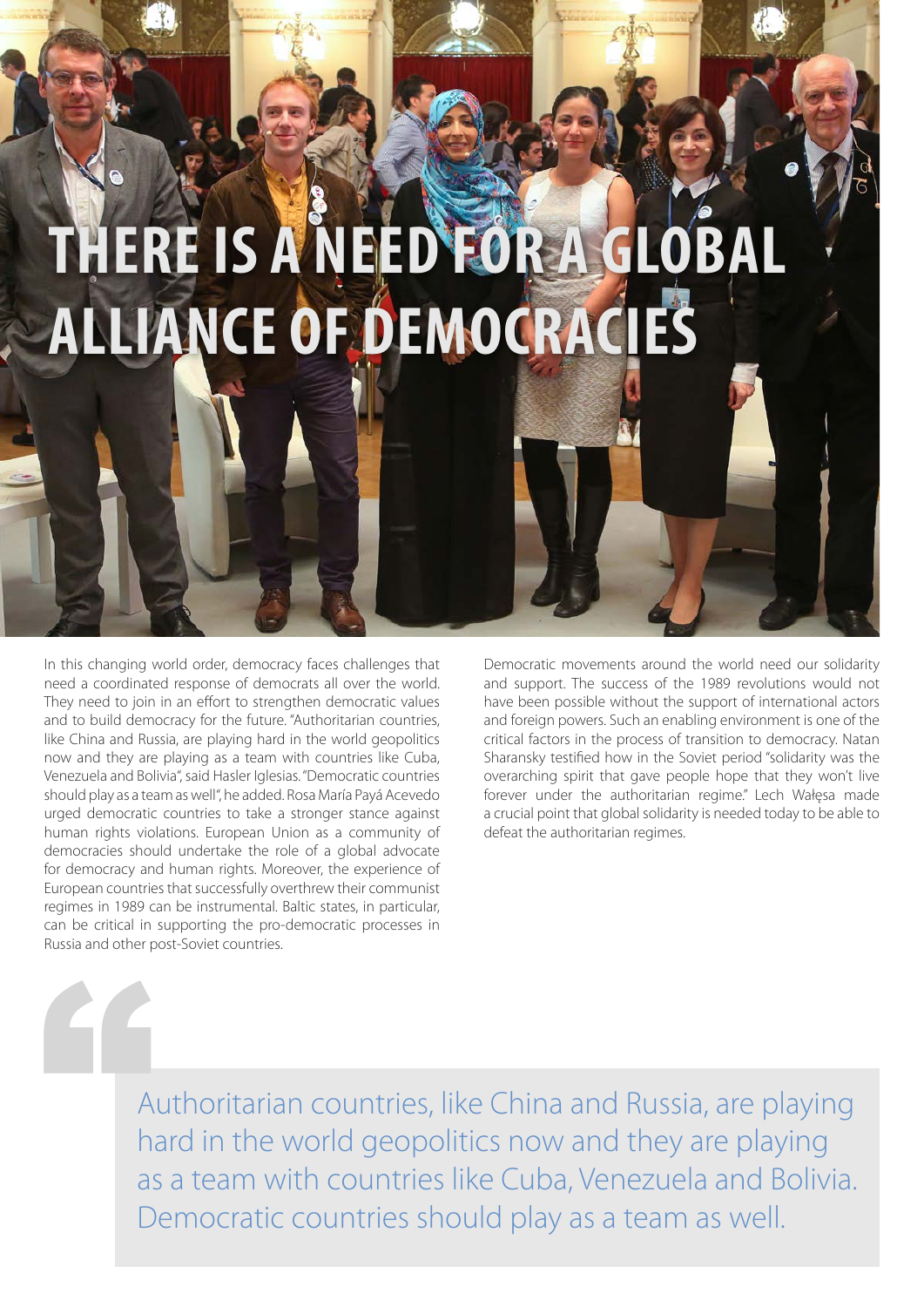Many Latin American countries are still experiencing a lack of international support and involvement in their democratization processes. The need of combined pro-democratic effort from the EU, the US and other foreign actors in Cuba and Venezuela was mentioned by Michael Gonzalez. Similar solidarity is also needed in other parts of the world. Glanis Changachirere shared her experience during the 2017 Zimbabwean coup where the new government released the army on protestors. "If we do not have support from the international community, we will perish," she said. "The authoritarian regimes in post-Soviet countries like Azerbaijan, Russia and Kazakhstan are kept in power through corruption, nepotism, and a weak judicial system", said Leyla Yunusova. She stated that Western organizations should stop financing these authoritarian regimes and start paying attention to the crimes that they commit. Tawakkol Karman talked about the current "second wave of Arab Spring" and put it clearly: "the will of people to have democracy and freedom will not stop, no matter how much it will cost. The West should decide to be with the will of people or to be with the dictators."

The threat of totalitarian China demands collective approach. Rushan Abbas described the oppression of Uyghurs under the Chinese regime. Officially, "vocational training centers" of the Chinese government serve as concentration camps where Uyghurs are enslaved, tortured, and raped. Abbas urged the international community to speak out against the Chinese oppression of the Uyghurs. Han Dongfang advises that governments of democratic countries should get together to have a common approach towards China. Democracies in Asia, such as India, South Korea, and Japan must face the threat of totalitarian China together. They should work together to promote Pan-Asiatic democratic norms such as human rights declarations and human rights courts. According to Lee Sook-Jong, they can be active democratic promoters and "issue critical statements when there is a serious aggressor in the region." Niranjan Sahoo suggests that despite internal challenges, "India is the only country capable of facing Chinese ambitions in Asia. India's role in promoting democracy has been massive in the region even though it does not follow the Western way."

Among the initiatives advocating democracy and human rights belongs to the Coalition for Democratic Renewal which started in Prague, on the platform of Forum 2000. Carl Gershman made reference to it and stressed the relevance of Václav Havel's legacy, declaring Prague "a global center for the fight for freedom and democracy in the world today."

Despite internal challenges, India is the only country capable of facing Chinese ambitions in Asia. India's role in promoting democracy has been massive in the region even though it does not follow the Western way. Desp<br>Chall<br>Only

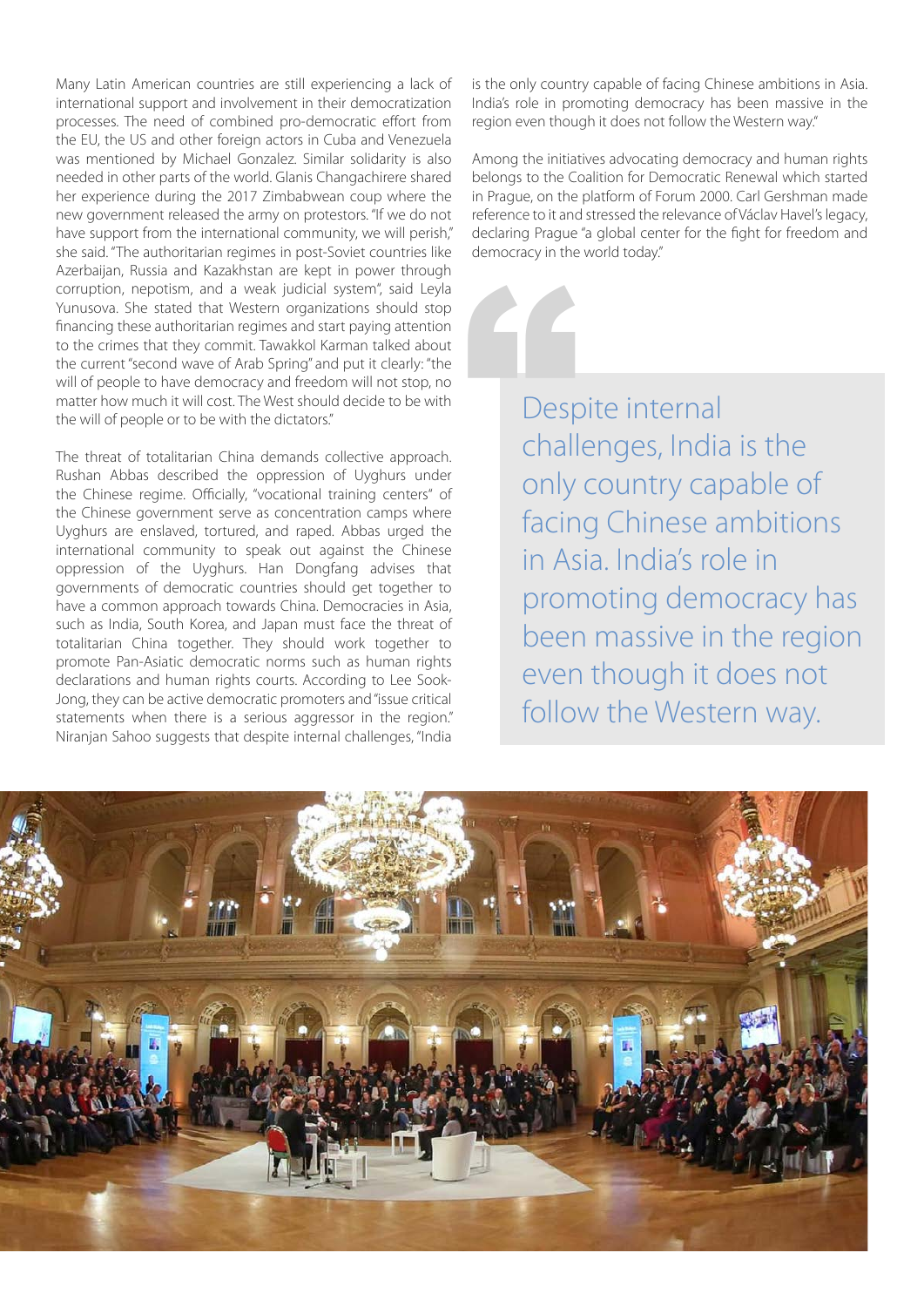#### **NEW TECHNOLOGIES REPRESENT OPPORTUNITIES BUT AL SERIOUS THREATS TO DEMOCRACY**

We need to be on the same page about what we We r want; not what is possible.

Rapidly evolving technologies represent one of the most serious challenges to democracy and the global future. Despite their many positive aspects, information technology and artificial intelligence have recently become widely used tools for distorting truth, political manipulation, and the restriction of personal freedoms. Political aspect of technologies was described by Jonathan Ledgard. In his view, technology can be a tool that works for potential liberation, but it can also "become an oppressive tool for commercial needs and autocratic governments." Benedetta Berti warned that "in future, whoever will have access to informational technological dominance, will have battlefield superiority."

Social media allows today's populists to better express and spread their opinions. This powerful tool raises concern, as public opinion could follow influential speakers, thus being a danger to democracy. Moreover, digital technologies serve as a powerful instrument of modern propaganda. According to Tom Daly, current fake news and propaganda are nothing new, but the speed and volume with which they are passed on using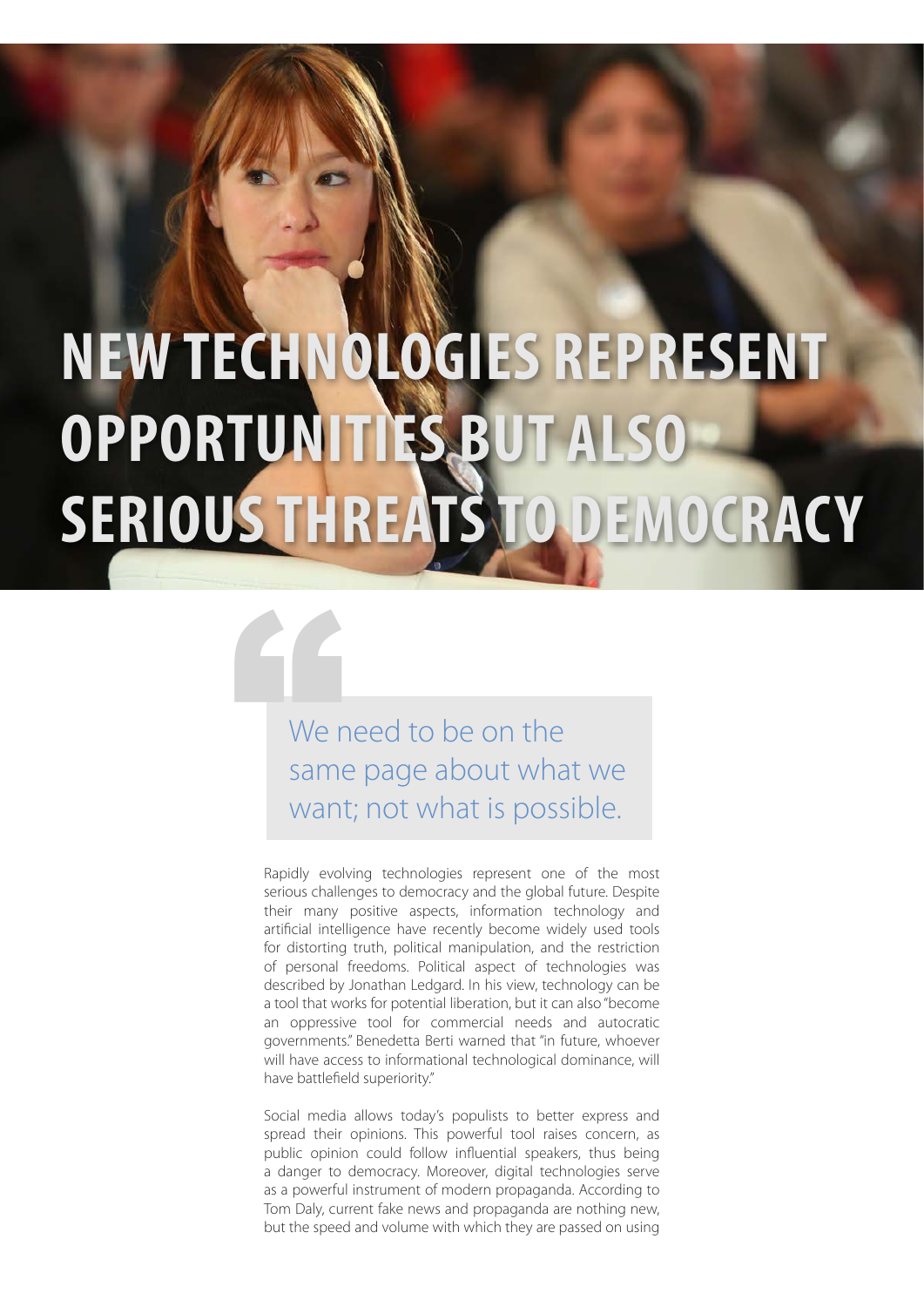information technologies is completely new. Many authoritarian regimes, such as the one of Russia, utilize the internet and cyber space for disinformation campaigns and information warfare. They aim to attack societal balance in democratic countries in order to erode the Western concept of democracy. Destructive power of digital political manipulation, for instance, has caught global public attention with the twin shocks of Brexit and the 2016 US Presidential election and with the related facebook-Cambridge Analytica scandal.

Benedetta Berti anticipated "the emergence of a technoauthoritarian model where, with emerging technologies, a stable authoritarian system can be created, that can promise prosperity and stability, but without freedom." For instance, digital totalitarianism and technology-based system of total control in China show how technology can threaten freedom, human rights and undermine democratic principles. According to Xiao Qiang, "China, as one of the biggest technology powers, is getting more politically repressive." Lobsang Sangay warned about surveillance and social credit system in China that control the entire population. "China oppresses people because it is insecure," he said and continued "today we are talking about human rights in China, but it is a challenge for the whole world."

The technological progress opens new opportunities for the promotion of democracy and human rights as well. Radka Bystřická stressed that technology can help drive social change, assuring that non-profit organizations deliver social good at a fraction of the cost and time. Contemporary social movements, from the Arab Spring to Fridays for Future, have been possible because of internet technologies and social media, reminded Giuseppe Mastruzzo.

There is a need for a discussion on the future of technology and both the potential threat and benefit it poses to democracy and human rights. Gerd Leonhard warned that "we have survived nuclear weapons; we may not survive artificial technological intelligence." Nevertheless, he believes in the power of these technologies to do well if we are careful about the way we use it. "It's not the tools that we're missing," he says, "but it's the discussion about what the tools should do." Peter Pomerantsev confirmed and added that "we need to be on the same page about what we want; not what is possible."

There must be certain regulatory solutions on an international level, as well as conversation with tech giants. Yet, developing structures to regulate artificial intelligence proves difficult, pointed out Xiao Qiang. As the field moves quickly, policies often don't account for everything when they come into force.

*The true challenge, thus, is managing regulation alongside with the development of artificial intelligence.*

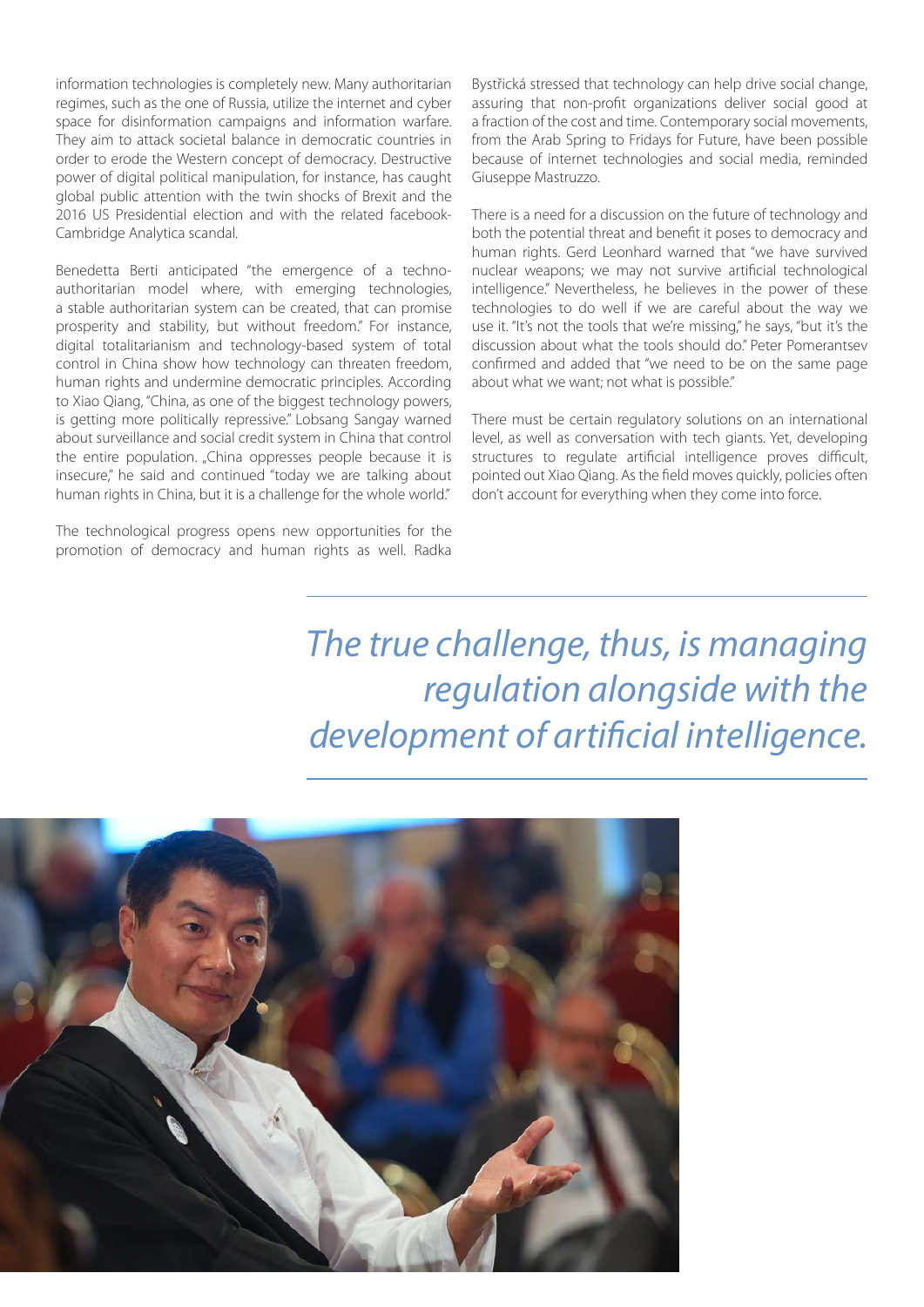#### **CLIMATE CHANGE AND ENVIRONMENTAL CHALLENGES CALL FOR GLOBAL COOPERATION**

Another serious threat that our world is facing is climate change and the environmental crisis. We are living in the Anthropocene – an era when humankind has become a significant force in the geological history of the planet. Effects of human activity have manifested in global warming and related climatic processes, loss of biodiversity and in the pollution. These anthropogenic processes represent a significant global disorder and constitute a major challenge for the long-term sustainable survival of human civilization. These processes need to get, at least partly, under control and appropriate policies need to be invented and implemented. It seems, however, that there has been an inability of political leaders to face this challenge effectively so far.

There is constant growth of population, production, and consumption within planetary boundaries. "We are in a historic moment, when the future of mankind is at stake," proclaimed Ralf Fücks and explained "we need a new green industrial revolution, shift from fossil fuels, coal, oil and gas to renewable energies and to totally different kind of mobility. We need a different kind of agriculture and we have to rebuild the industrial system in all its parts. At the same time it's a challenge to our lifestyles, because individual responsibility matters. But we also need different policies, making natural consumption more expensive, creating incentives for innovations and setting free the creativity of open societies to find solutions for the challenges we are facing."

On the level of environmental activism, we are probably seeing the beginning of a new global movement and cultural transformations comparable to the societal upheavals of the 1960s. According to Lucie Smolková, "Students for climate" are in

If something is too heavy to lift, you invite someone " to help.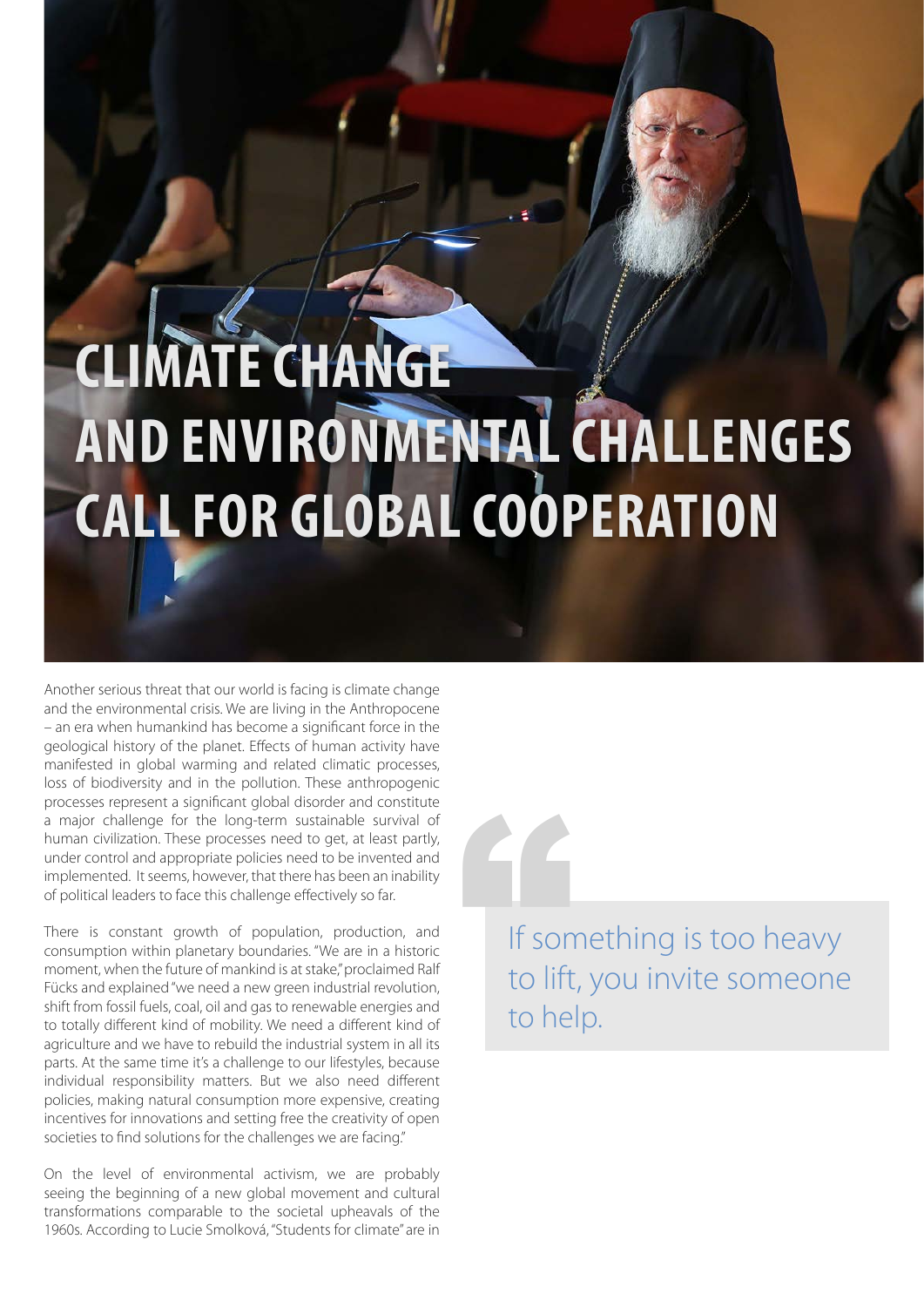We need an alternative to a culture that declares economic indicators as the sole or absolute criteria of economy We ne

the streets because they fight for the most basic human right – the livable environment. She pointed out that responsibility is an inherent part of freedom. The issue of climate change, however, should not be framed in a language of threat, but in a language of open and rational discussion. Moreover, since the environmental crisis is a global phenomenon, it needs a global cooperation. Many global challenges have been debated locally, mainly in national contexts so far. Transnational discussion, however, is needed. In connection to transnational issues, Lech Wałęsa implied that the spirit of solidarity is needed. In a simple but strong manner,he reminded that "if something is too heavy to lift, you invite someone to help."

Patriarch Bartholomew provided ethical context for our response to these global challenges. In his special address, he suggested that "it is the way in which globalization is perceived that requires change. The goal is to create a globalization with a 'human face'. " We need an alternative to a culture that declares economic indicators as the sole or absolute criteria of economy, thus surrendering to the tyranny of consumerism. We are obliged to imagine an economy that promotes a sustainable world. He also declared: "Justice and peace cannot be established only through economic development or technological progress. The appropriate response to our present multifaceted crisis is the priority of a culture of solidarity. On the one hand, solidarity points to the struggle for social justice and human dignity. On the other hand, it promotes the idea of freedom as cooperation for the common good and co-responsibility for the environment as our common oikos."



*The appropriate response to our present multifaceted crisis is the priority of a culture of solidarity*